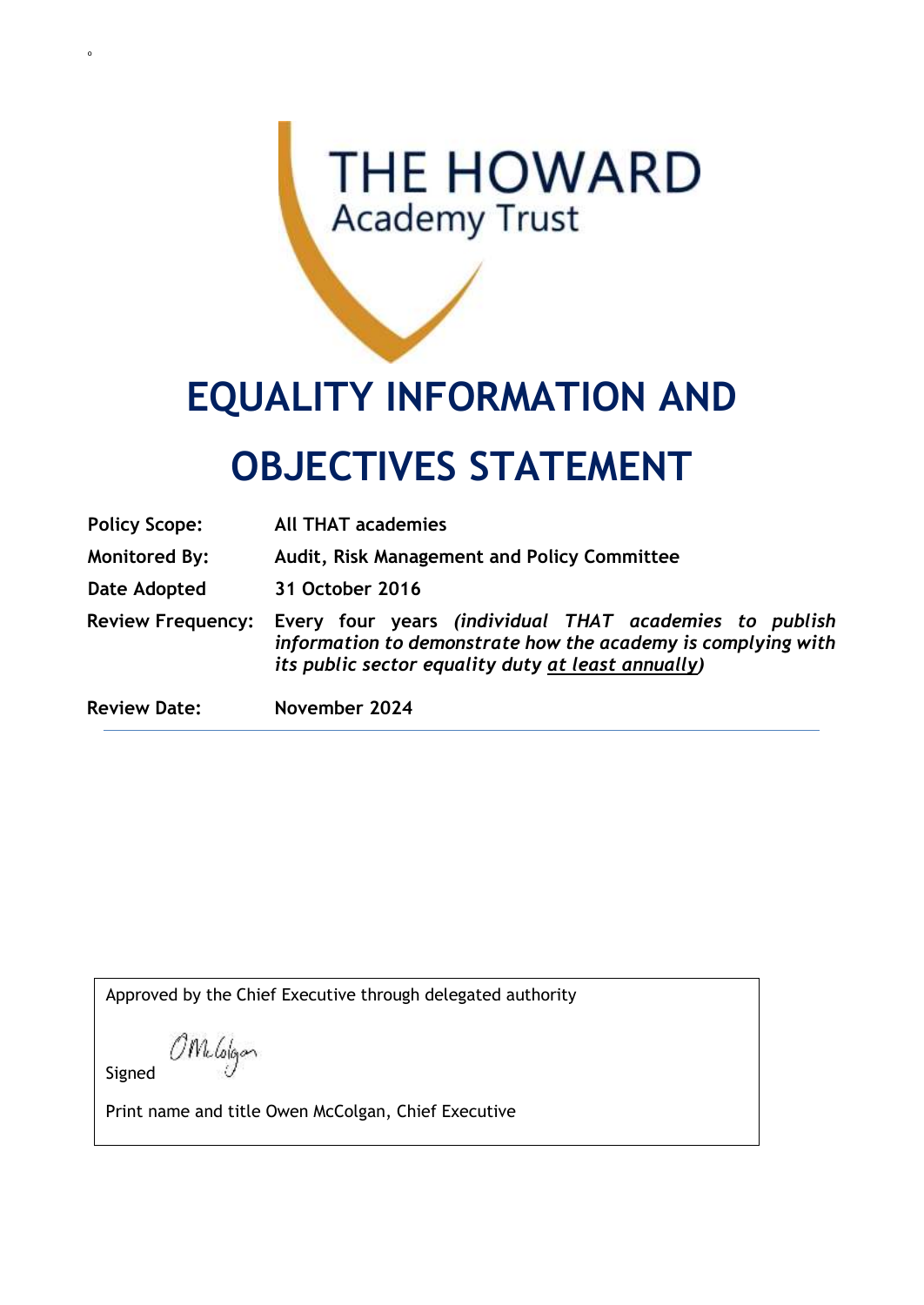### **EQUALITY INFORMATION AND OBJECTIVES STATEMENT**

#### **The Howard Academy Trust Commitment**

We welcome our duties under the Equality Act 2010. The Trust and its academie's general duties, with regards to equality are:

- Eliminating discrimination.
- Fostering good relationships.
- Advancing equality of opportunity.

We will not discriminate against, harass or victimize any pupil, prospective pupil, or other member of the school community because of their:

- Sex.
- Age.
- Race.
- Disability.
- Religion or belief.
- Sexual orientation.
- Gender reassignment.
- Pregnancy or maternity.
- Marriage and civil partnership.

We aim to promote pupils' spiritual, moral, social and cultural development, with special emphasis on promoting equality and diversity, and eradicating prejudicial incidents for pupils and staff. Our school is committed to not only eliminating discrimination, but also increasing understanding and appreciation for diversity.

The Trust is committed to The United Nations' Convention on the Rights of the Child (UNCRC) is an international statement of the civil, political, economic, social and cultural rights of children. This promotes every child's right to be healthy, to be educated, to be treated fairly, to be listened to and to have a childhood protected from violence.

The UNCRC is underpinned by 4 principles:

- 1. Non-discrimination
- 2. Devotion to the best interests of the child
- 3. The right to life, survival and development
- 4. Respect for the views of the child



#### **Aims to eradicate discrimination**

We believe that a greater level of success from pupils and staff can be achieved by realising the uniqueness of individuals. Creating a prejudice-free environment where individuals feel confident and at ease is a commitment of the school. This environment will be achieved by:

- Being respectful.
- Always treating all members of the school community fairly.
- Developing an understanding of diversity and the benefits it can have.
- Adopting an inclusive attitude.
- Adopting an inclusive curriculum that is accessible to all.
- Encouraging compassion and open-mindedness.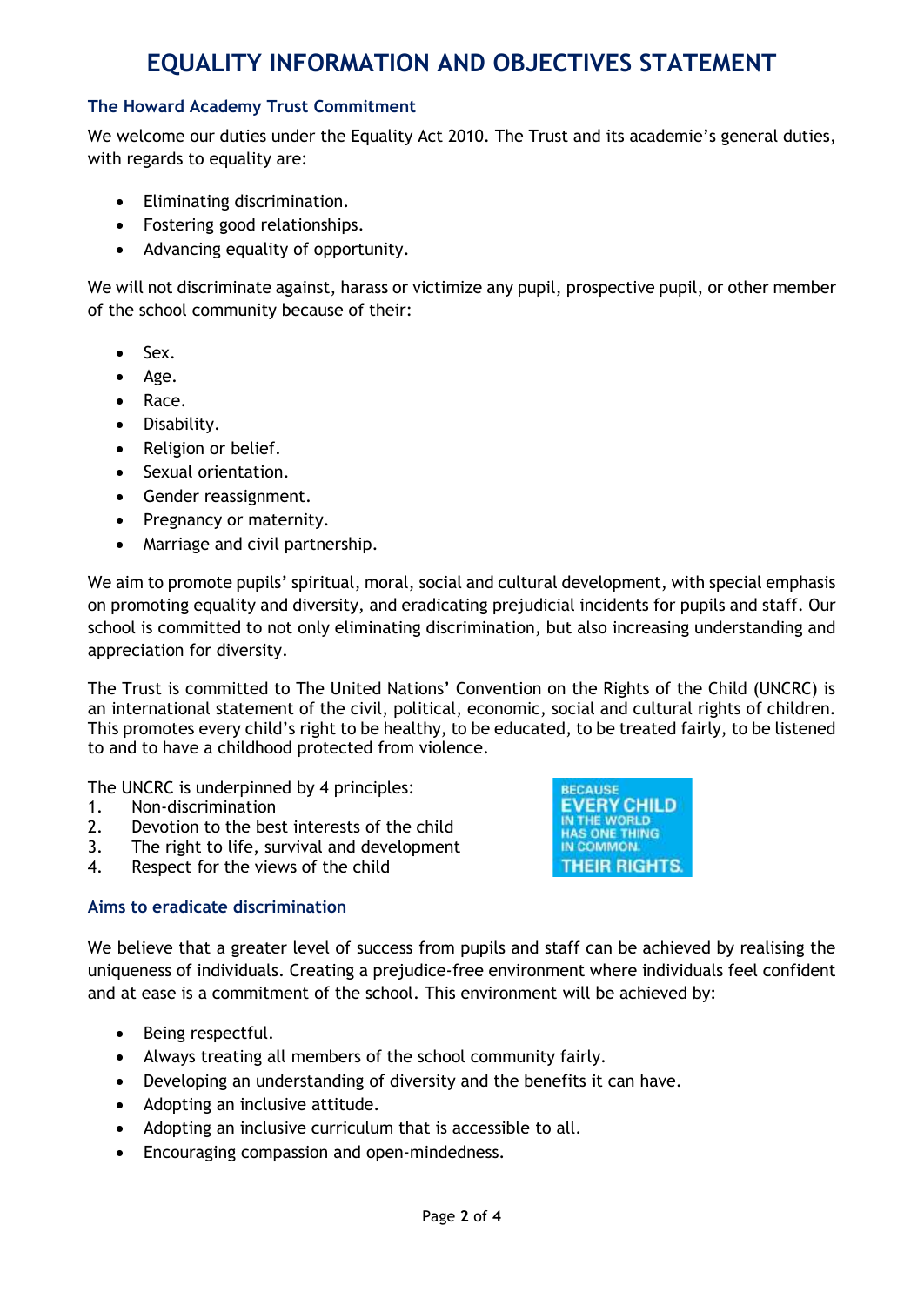We are committed to having a balanced and fair curriculum. We believe that our pupils should be exposed to ideas and concepts that may challenge their understanding, to help ensure that pupils learn to become more accepting and inclusive of others. Challenging and controversial concepts will be delivered in a way that prevents discrimination and promotes inclusive attitudes. We will also respect the right of parents to withdraw their children from certain classes which pose conflicts to their own beliefs.

#### **Dealing with prejudice**

We do not tolerate any form of prejudice-related incident. Whether direct or indirect, we treat discrimination against all members of our school with the utmost severity. When an incident is reported, through our thorough reporting procedure, our school is devoted to ensuring appropriate action is taken and a resolution is put into place which is both fair and firm.

Our pupils are taught to be:

- Understanding of others.
- Celebratory of cultural diversity.
- Eager to reach their full potential.
- Inclusive.
- Aware of what constitutes discriminatory behaviour.

The school's employees will not:

- Discriminate against any member of the school community.
- Treat other members of the school community unfairly.

The school's employee's will:

- Promote diversity and equality.
- Encourage and adopt an inclusive attitude.
- Lead by example.

#### **Equality and dignity in the workplace**

We do not discriminate against staff with regards to their:

- Age.
- Disability.
- Gender reassignment.
- Marital or civil partner status.
- Pregnancy or maternity.
- Race.
- Religion or belief.
- Sex.
- Sexual orientation.

Equality of opportunity and non-discrimination extends to the treatment of all members of the school community. All staff members are obliged to act in accordance will the school's various policies relating to equality.

We will guarantee that no redundancy is the result of direct or indirect prejudice. All disciplinary procedures are non-prejudicial, whether they result in warnings, dismissal, or any other disciplinary action.